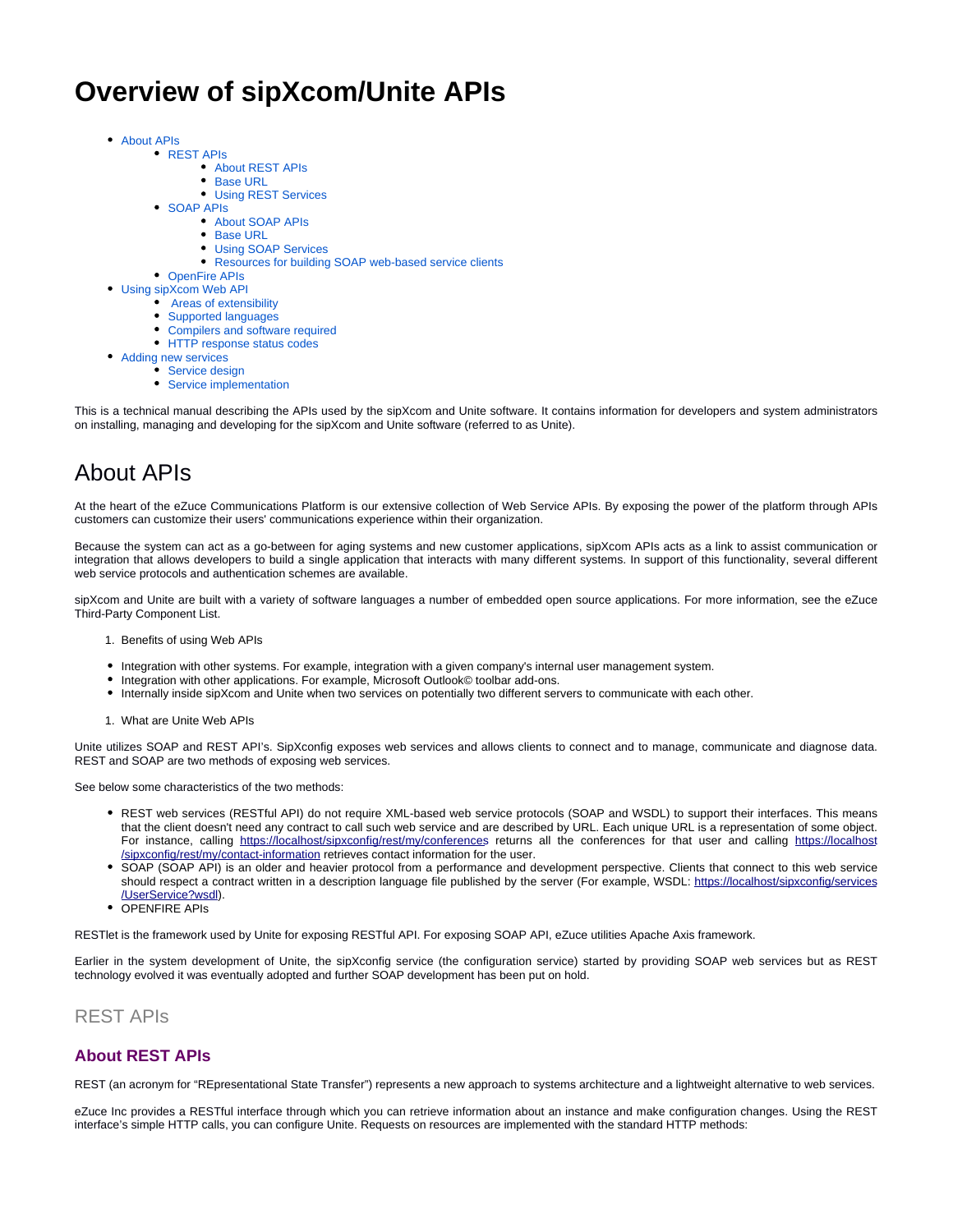- GET to read:
- PUT to create;
- POST to update:
- DELETE to delete.

The Unite REST API is served over HTTPS. To ensure data privacy, unencrypted HTTP is not supported.

#### <span id="page-1-0"></span>**Base URL**

The base URL for the Configuration API is the following:<https://host.example.com/sipxconfig/rest>

#### <span id="page-1-1"></span>**Using REST Services**

Here is an example of how to print the content of a phonebook named Sales to standard output in CSV format:

curl --insecure --basic -u superadmin [https://]{host}/sipxconfig/rest/phonebook/sales

To test the call placing service with cURL use:

curl --insecure -X PUT [https://]{user}:{password}@{host}/sipxconfig/rest/call/{number}

HTTP PUT to service URL determines sipXconfig to place call to {number}. The call is placed using authorized user credentials. It works in the same way as click-to-call functionality available in the User Portal. User's phone rings first and when answered, it places the call to {number}.

To test the call forwarding service with cURL use:

curl --insecure -X PUT [https://]{user}:{password}@{host}/sipxconfig/rest/my/forward/ --data-binary @{file.xml}

HTTP PUT to service URL creates a call forwarding scheme depending on the XML content. The same result can be obtained through the User Portal, using the call forwarding page. Specified numbers will be called in cascade using the specified configuration:

<call-sequence> <rings> <ring> <expiration>20</expiration> <type>If no response</type> <enabled>true</enabled> <number>100</number>  $\langle$ ring> </rings> <withVoicemail>false</withVoicemail> </call-sequence>

# <span id="page-1-2"></span>SOAP APIs

### <span id="page-1-3"></span>**About SOAP APIs**

The SOAP API for sipXconfig lets you perform many operations offered by sipXconfig in a programmatic way and without interacting with the sipXconfig Web user interface. The sipXconfig API is continuously extended and offers most of the functionality available in the web interface.

#### <span id="page-1-4"></span>**Base URL**

The base URL for the Configuration API is the following:

https://<host>/sipxconfig/services

#### <span id="page-1-5"></span>**Using SOAP Services**

Benefits of using SOAP APIs:

- You can integrate the sipXcom functionality with your company's IT infrastructure (intranet).
- You can automate or script processes such as: adding or importing users, updating phones, assigning phones to groups and others.
- You can customize the sipXconfig User Interface (UI) to suit your needs.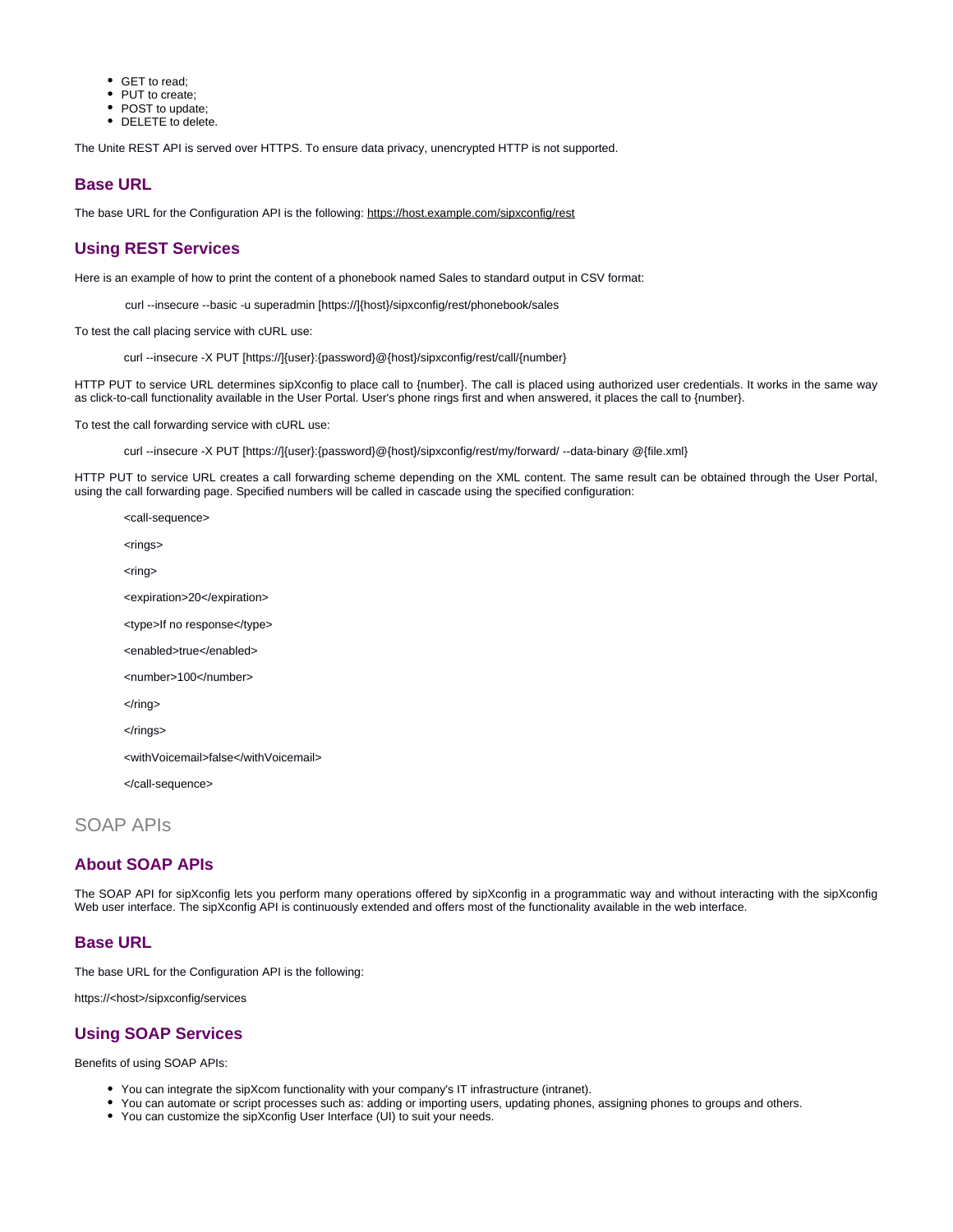You can use SOAP with WSDL, which is a formal API definition, and generate bindings in your preferred programming language (Python, Perl, Ruby, Java, and others). It is recommended to select a programming language with good SOAP client support.

#### <span id="page-2-0"></span>**Resources for building SOAP web-based service clients**

Every Unite installation already publishes the SOAP API on URLs https://yourdomain/sipxconfig/services/\*Service.

Ruby

From the WSDL, you can use the SOAP4R project to build client bindings.

Perl

Install SOAP for perl

perl -MCPAN -e 'install SOAP::Lite'

Then you can adapt the sample script to your needs. For more information, see <http://www.perl.org/>.

Command Line

Use the following command line for SOAP web services:

java -jar \$WsdlDocDir/wsdldoc.jar \

-title "sipXconfig SOAP API v3.2" \

-dir `pwd`"/ws-api-3.2" \

<http://sipXcom.sipfoundry.org/rep/sipXcom/main/sipXconfig/web/src/org/sipfoundry/sipxconfig/api/sipxconfig.wsdl>

## <span id="page-2-1"></span>OpenFire APIs

Openfire is a cross-platform real-time collaboration server based on the XMPP (Jabber) protocol. For more information, see <http://www.igniterealtime.org/>.

# <span id="page-2-2"></span>Using sipXcom Web API

#### <span id="page-2-3"></span>Areas of extensibility

The available group web service APIs have been categorized according to their usage:

| To do this                                         | Use this API   |
|----------------------------------------------------|----------------|
| Configure the system, users, devices and features. | 1. Manage      |
| Control communications in the system.              | 1. Communicate |
| Retrieve information about the system.             | 1. Diagnose    |

# <span id="page-2-4"></span>Supported languages

The sipXcom Web APIs support development written in any language that supports SOAP and REST. For example: JSON, XML, C++, Java, Ruby, Standard ANSI and others.

### <span id="page-2-5"></span>Compilers and software required

<span id="page-2-6"></span>You can write using any standard word processing application and compile your programs using Visual C++, Visual Studio, .Net, Unix C, Unix C++, C# compilers.